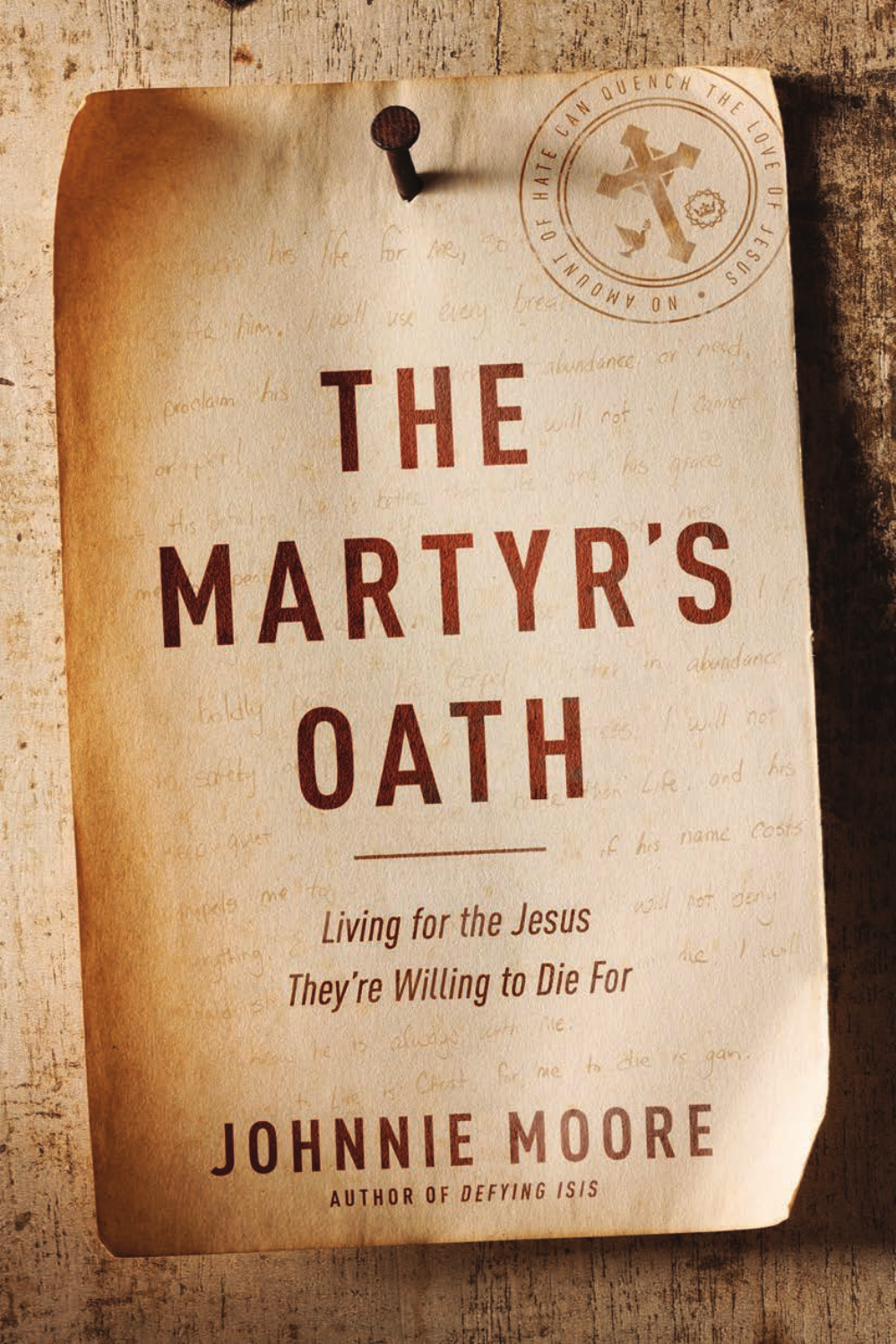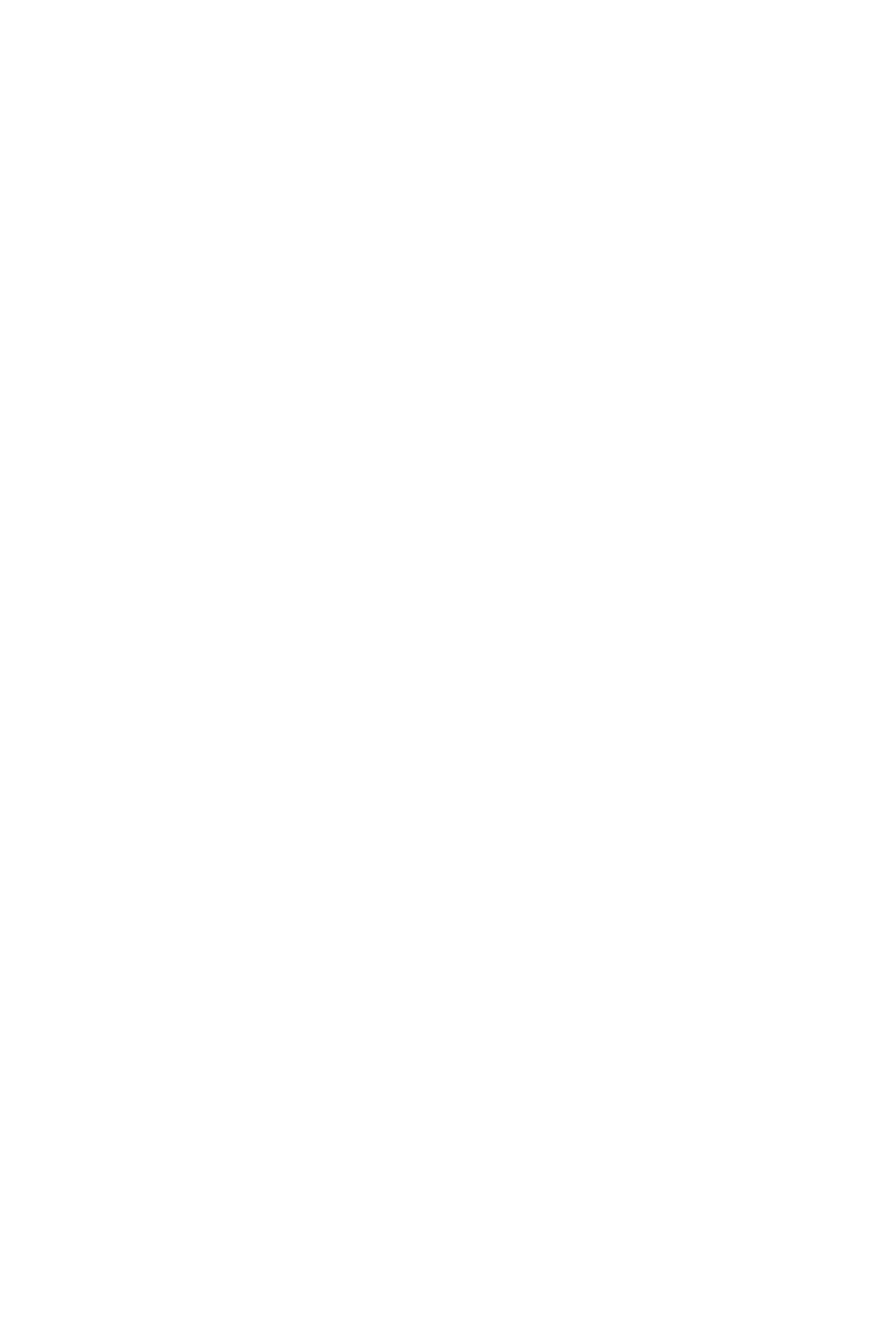# THE MARTYR'S OATH



*Living for the Jesus They're Willing to Die For*

# **JOHNNIE MOORE**



The nonfiction imprint of Tyndale House Publishers, Inc.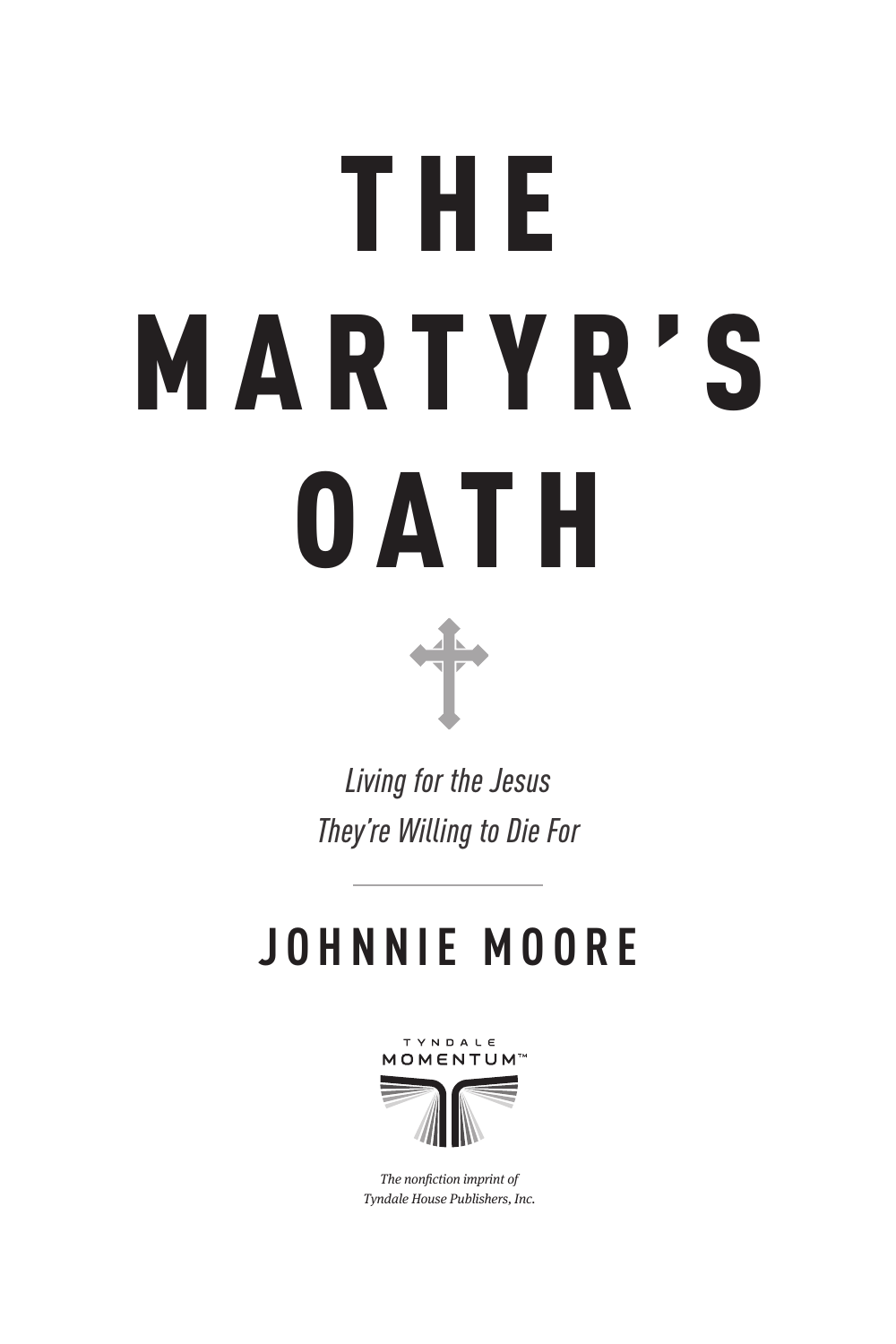Visit Tyndale online at www.tyndale.com.

Visit Tyndale Momentum online at www.tyndalemomentum.com.

*TYNDALE*, *Tyndale Momentum*, and Tyndale's quill logo are registered trademarks of Tyndale House Publishers, Inc. The Tyndale Momentum logo is a trademark of Tyndale House Publishers, Inc. Tyndale Momentum is the nonfiction imprint of Tyndale House Publishers, Inc., Carol Stream, Illinois.

*The Martyr's Oath: Living for the Jesus They're Willing to Die For*

Copyright © 2017 by Johnnie Moore. All rights reserved.

Cover illustrations of crown and dove copyright © Andrey/Lightstock. All rights reserved.

Cover illustration of cross copyright © Seamartini/Creative Market. All rights reserved.

Cover photograph of paper copyright © enviromantic/Getty Images. All rights reserved.

Interior illustrations of people copyright © Nicole Kaufman. All rights reserved.

Author photograph by The KAIROS Company, copyright © 2016. All rights reserved.

Designed by Jennifer Ghionzoli

Published in association with Yates & Yates, LLP (www.yates2.com).

All Scripture quotations, unless otherwise indicated, are taken from the Holy Bible, *New International Version*,® *NIV*.® Copyright © 1973, 1978, 1984, 2011 by Biblica, Inc.® Used by permission. All rights reserved worldwide.

Scripture quotations marked NLT are taken from the *Holy Bible*, New Living Translation, copyright © 1996, 2004, 2015 by Tyndale House Foundation. Used by permission of Tyndale House Publishers, Inc., Carol Stream, Illinois 60188. All rights reserved.

Scripture quotations marked NKIV are taken from the New King James Version.<sup>®</sup> copyright © 1982 by Thomas Nelson, Inc. Used by permission. All rights reserved.

Scripture quotations marked NRSV are taken from the New Revised Standard Version Bible, copyright © 1989, Division of Christian Education of the National Council of the Churches of Christ in the United States of America. Used by permission. All rights reserved.

Scripture quotations marked ESV are taken from *The Holy Bible*, English Standard Version® (ESV®), copyright © 2001 by Crossway, a publishing ministry of Good News Publishers. Used by permission. All rights reserved.

Scripture quotations marked KJV are taken from the *Holy Bible*, King James Version.

For information about special discounts for bulk purchases, please contact Tyndale House Publishers at csresponse@tyndale.com, or call 1-800-323-9400.

ISBN 978-1-4964-1945-3 (hc) ISBN 978-1-4964-1946-0 (sc)

Printed in the United States of America

23 22 21 20 19 18 17 7 6 5 4 3 2 1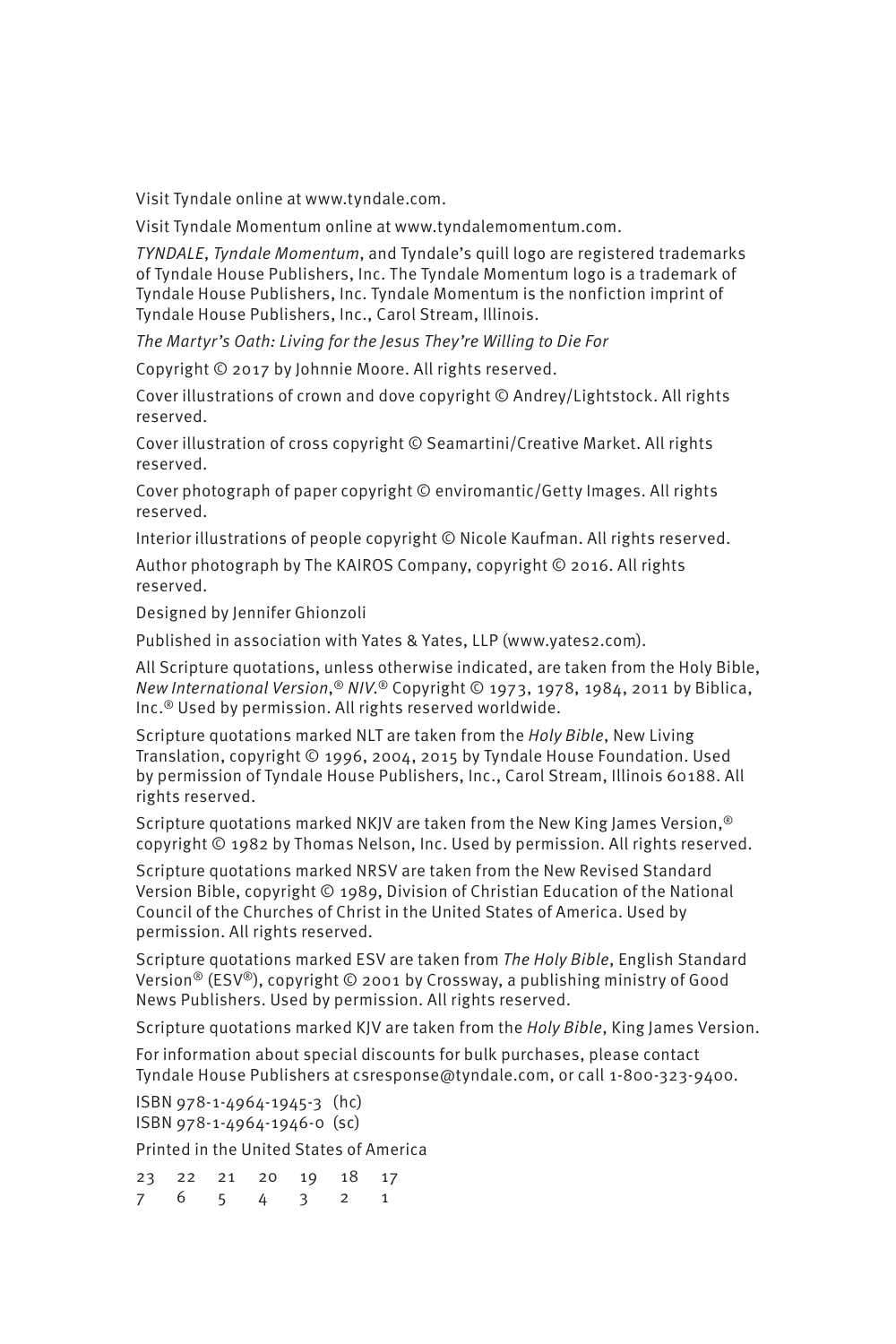

*The Lord is for me, so I will have no fear. What can mere people do to me?*

Psalm 118:6, nlt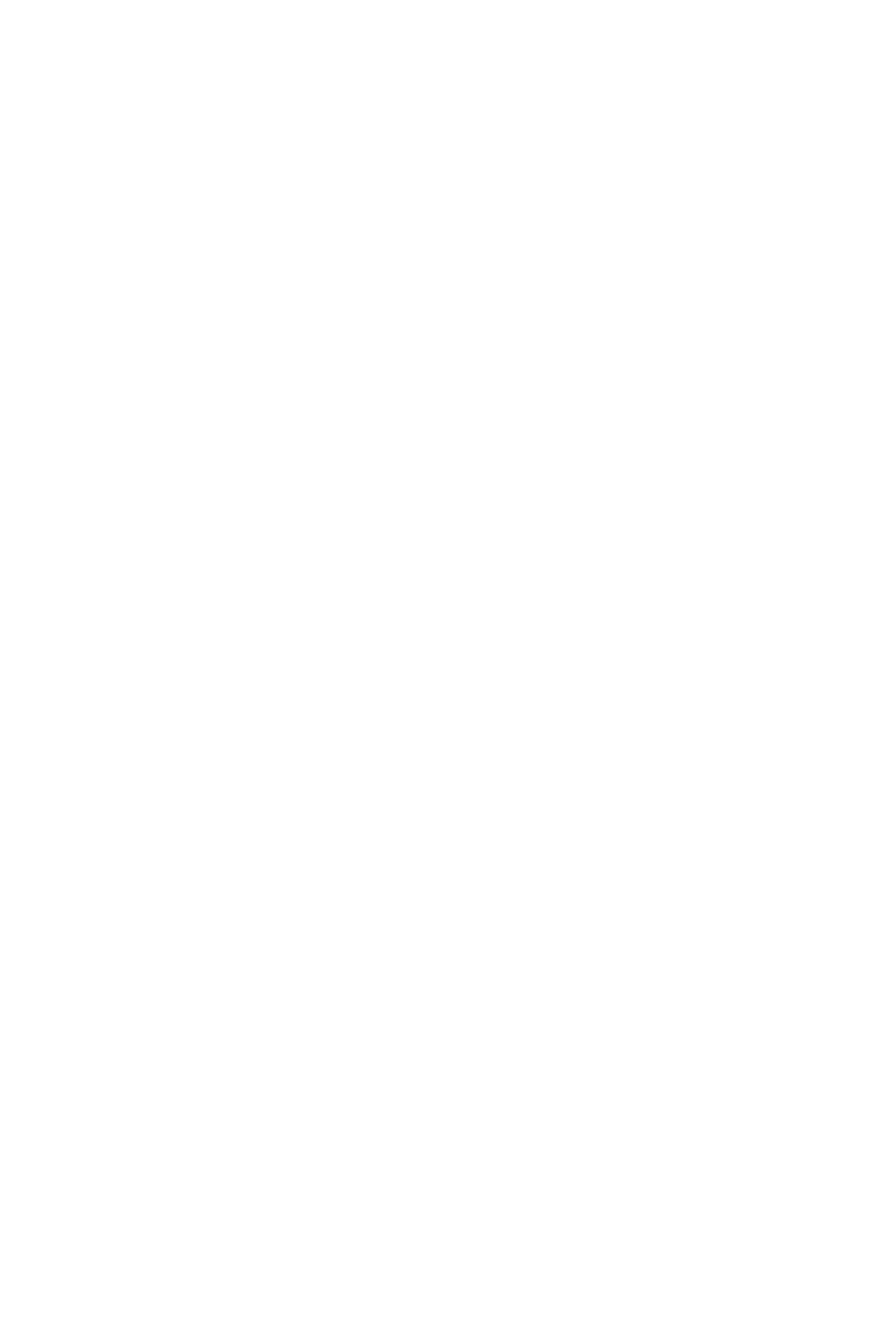# **CONTENTS**

#### *[Introduction ix](#page-9-0) [The Martyr's Oath xv](#page-15-0)*

|                      | CHAPTER 1 $\,$ I Am a Follower of Jesus 1                                                                     |
|----------------------|---------------------------------------------------------------------------------------------------------------|
|                      | CHAPTER 2 I Am Willing to Give My Life 13                                                                     |
|                      | CHAPTER 3 I Will Boldly Proclaim His Gospel 21                                                                |
|                      | CHAPTER 4 Whether in Abundance or Need, in Safety or Peril,<br>in Peace or Distress, I Will Not Keep Quiet 35 |
| CHAPTER <sub>5</sub> | His Unfailing Love Is Better than Life $47$                                                                   |
| СНАРТЕР 6            | His Grace Compels Me to Speak His Name Even<br>If His Name Costs Me Everything 57                             |
|                      | CHAPTER 7 Even in the Face of Death, I Will Not Deny Him 71                                                   |
|                      | CHAPTER 8 I Will Not Fear, for I Know He Is Always with Me 89                                                 |
| <b>CHAPTER 9</b>     | My Battle Is Not against Flesh 103                                                                            |
| <b>CHAPTER 10</b>    | I Will Forgive 113                                                                                            |
|                      | CHAPTER 11 I Will Clothe Myself with Meekness 123                                                             |
| <b>CHAPTER 12</b>    | May Those around Me See the Face of Jesus<br>Reflected in Me 137                                              |
|                      | CHAPTER 13 I Have Taken Up My Cross 155                                                                       |
| <b>CHAPTER 14</b>    | I Have Laid Everything Else Down 167                                                                          |
| <b>CHAPTER 15</b>    | I Will Follow and Love Jesus until the End 181                                                                |
| CONCLUSION           | For Me to Live Is Christ; For Me to Die Is Gain 187                                                           |
|                      | Acknowledgments 193                                                                                           |
| APPENDIX 1           | The Martyr's Oath 195                                                                                         |
|                      | APPENDIX 2 Methodology 197                                                                                    |
|                      | Notes 199                                                                                                     |
|                      | Discussion Guide 203                                                                                          |
|                      | About the Author 215                                                                                          |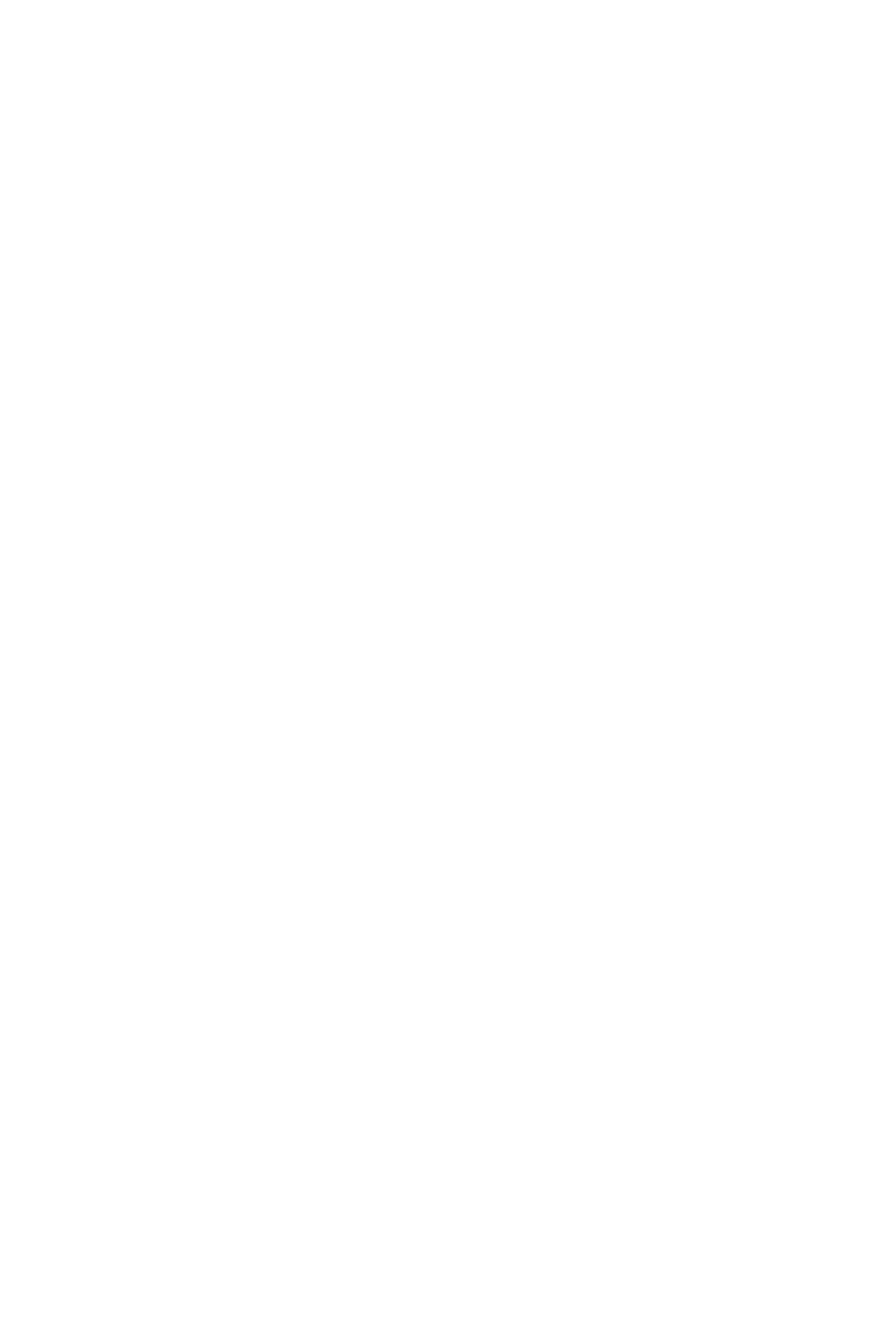## <span id="page-9-0"></span>**INTRODUCTION**

**I'LL NEVER FORGET** witnessing two thousand followers of Jesus take a martyr's oath.

I was in India attending the graduation at a Bible school founded by one of my mentors, the late Bishop M. A. Thomas. He not only knew firsthand the sting of persecution and the reality of holding a minority faith in a dangerous world, but he also knew the power of God's love to soften even the hardest heart. Born into poverty, he had walked across India to the area where God called him, wearing a giant placard with the gospel written on it so he could minister along the way. Once he arrived, he was thrown in prison, but he led so many inmates to Christ that the jailers kicked them all out. Those inmates became the first members of his church.

The ministry he founded in Kota in 1960 grew and eventually established ninety-five Bible institutes, sixty-one orphanages, forty-three thousand church plants, a hospital, medical clinics, substance abuse programs, and a publishing arm that prints literature in the countless languages of India.<sup>1</sup> And as a bishop, he oversaw ten thousand churches, many of which were planted in leper colonies. He survived at least fifteen assassination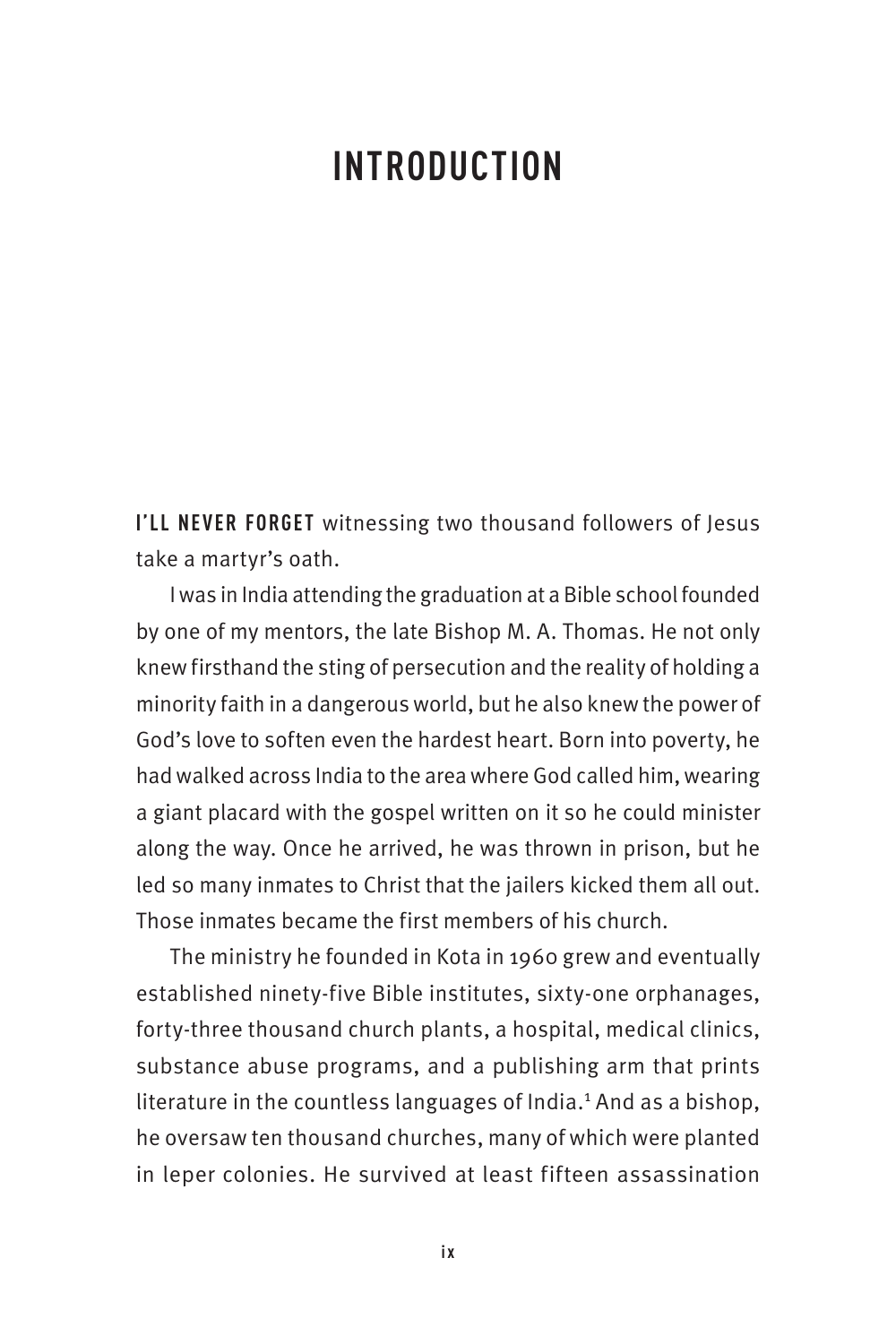attempts and walked with a limp because he was beaten so many times. Yet he wore a prominent cross around his neck to ensure extremists would recognize him. He was not ashamed of the cross.

Bishop Thomas made it clear that each of his students would be qualified for graduation only once they stood and confessed their willingness to serve Jesus even if it meant their death. They were to repeat after him, word for word, a martyr's oath. And they did—standing in an open-air tent next to a church that was too small to house them all. To this day, that church has a memorial next to its platform listing the names of the graduates who have already been martyred for Jesus.

One year extremists threw Molotov cocktails over the wall during a gathering the day before the graduation service, threatening to kill Bishop Thomas and burn the church. I can still hear Bishop Thomas's resonant voice booming over the microphone. "Listen to me!" he said. "Tomorrow there will be a service at this church. It will be a funeral service or a graduation service, but there will be a service!"

He was fearless.

The first time I witnessed the graduation, it shook my faith in a way I had never felt before. The temperatures soared over one hundred degrees without even a whiff of breeze, and an aroma of spices and humanity filled the still air as two thousand students pressed together with their family and friends. Unlike the American culture I was accustomed to, no one complained about the heat, the smell, or the inconvenience while singing "I Surrender All."

Word by word, the resolute roar of the students' voices rose from that dusty tent as they pledged their lives and deaths to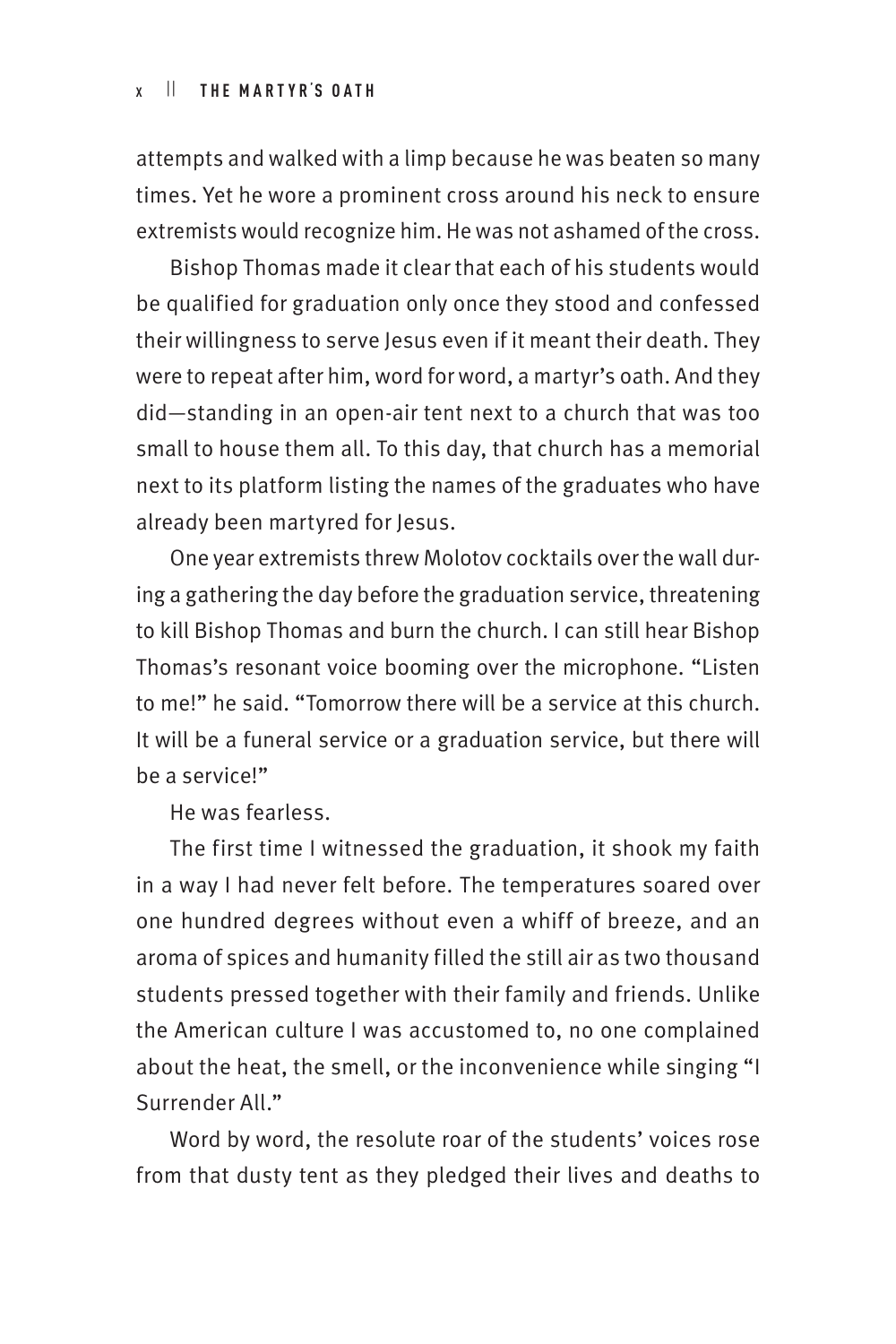Jesus. I remember thinking that I was standing in the book of Acts, witnessing a raw, first-century Christianity that I'd been shielded from in the United States. I felt deprived yet suddenly spiritually alive in an entirely new way.

My faith finally made sense. All the disparate parts of the New Testament came together in my heart as I witnessed this authentic expression of faith in Jesus. *Real* faith in Jesus. These bold brothers and sisters weren't just willing to live for Jesus; they were willing to die for him.

I asked myself—as I have a thousand times since—*Why are so few of us in America willing to live for Jesus when others are so willing to die for him?* Seeing Jesus through the eyes of the persecuted church transformed me.

I've written this book because I believe seeing your faith through their eyes will change you, too. My prayer for you is that their stories will change your life in a way you desperately need. Perhaps it will change you in a way you don't even know you need.

I've also written this book because the Bible declares, "If one part [of the body] suffers, all the parts suffer with it" (1 Corinthians 12:26, NLT). I feel like we barely care or barely know the stories of our persecuted brothers and sisters. Either is an unspeakable tragedy. As my friends at Open Doors International are fond of saying, "If you follow Jesus, there's a part of your family you need to know: those who are suffering and those who will die for Jesus."

Some estimate that every five minutes, a Christian is martyred for the faith.<sup>2</sup> For many, avoiding martyrdom is as simple as writing or even saying that they renounce their faith in Jesus. For these martyred believers, the gospel is so precious, the comfort of the Holy Spirit so tangible, and the example of those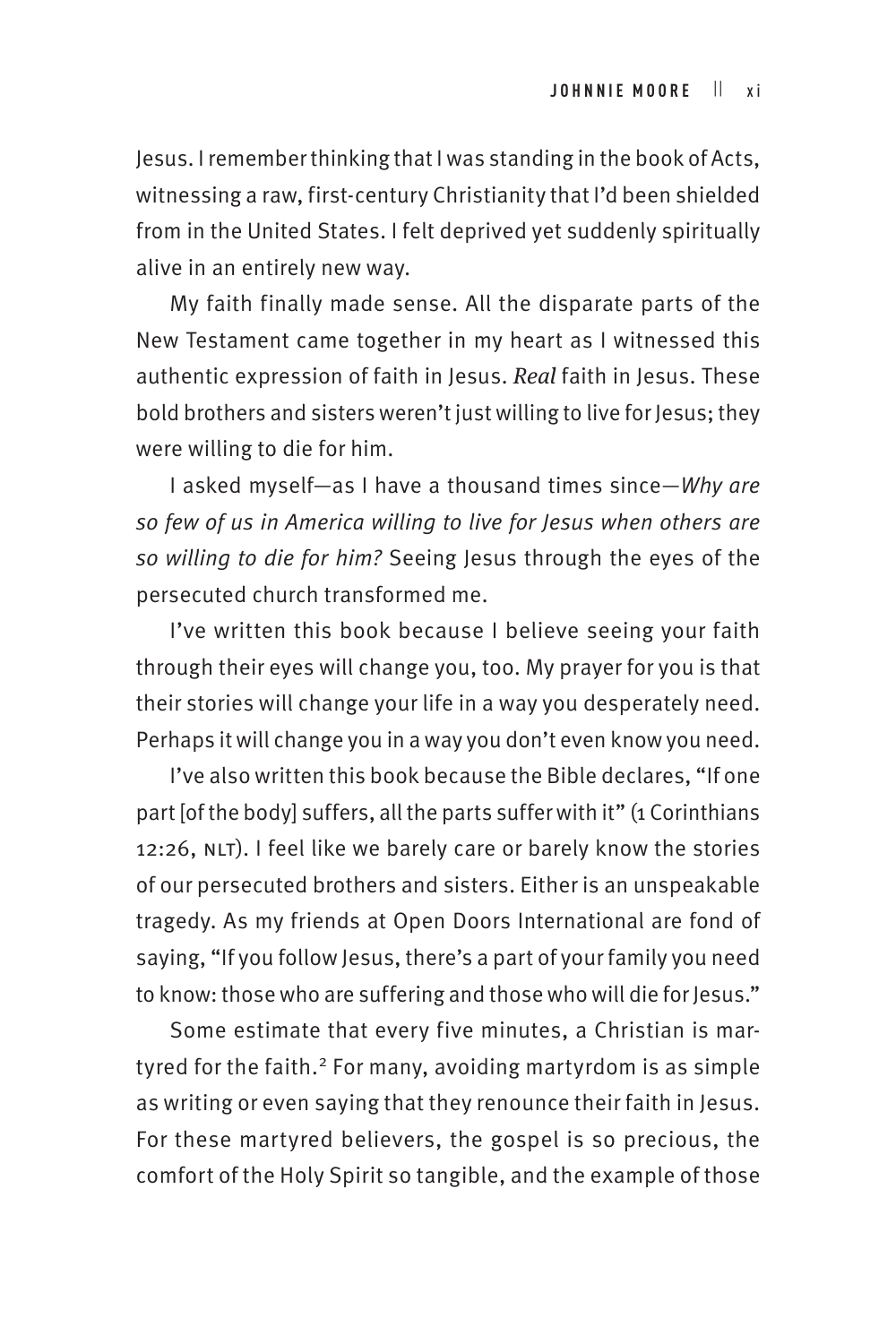Christians who have come before them so compelling that they will not weaken or renounce their faith—regardless of the cost.

It has cost them their lives. The gospel has cost most of us nothing.

My team and I have crisscrossed the world, recorders in hand, to gather reports from survivors, asking them to tell us what God is doing in and through ordinary people who meet extraordinary circumstances with overcoming faith.

In these pages, I relate what they said, using their exact words. We've transcribed their stories, connecting each with observations about the suffering they face and the lessons to be learned. In every story, as in the declarations of those graduates from Bishop Thomas's school, you will find a willingness to live and to die for Christ.

Like the family we met in the Middle East who found faith in Christ as refugees fleeing the Syrian war. They were jihadists themselves until they encountered Jesus in a miraculous way. The news made it all the way back to one of their adult siblings in Syria, prompting a strongly worded message in reply, guaranteeing their death by crucifixion if they did not return to Islam. The new follower of Jesus replied to his brother-in-law, "We are willing to die for Jesus, but please do not crucify us. We are not worthy of dying in the same way as our Savior."

Unlike the jihadist martyrs gaining the attention—and fear—of the world, these followers of Jesus are not seeking to die in order to *earn* a place in heaven. They are willing to die as an expression of gratitude for *having already received* the gift of God's salvation through Jesus and his promise to live together in a real, eternal heaven. They die with prayers of love and forgiveness on their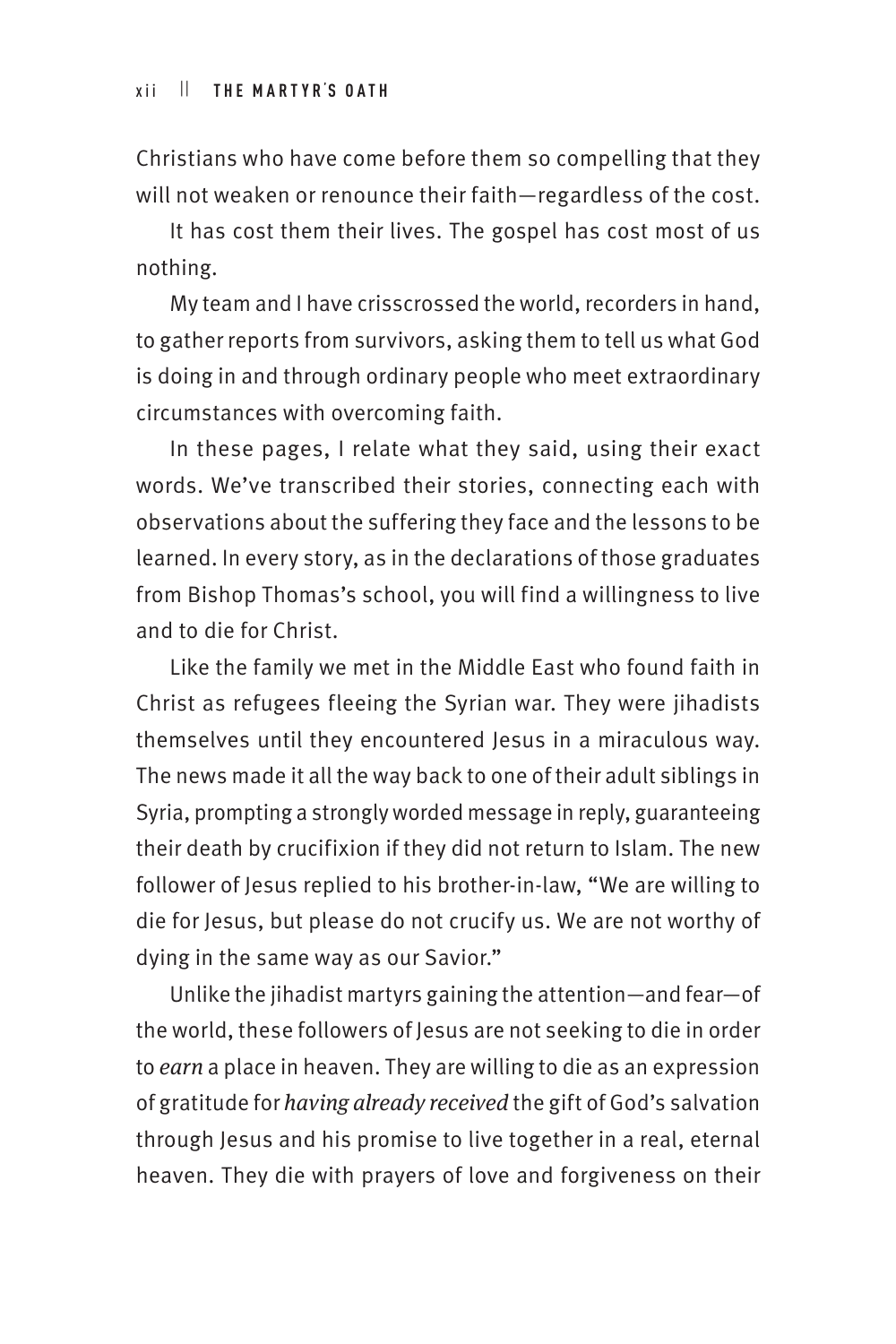lips. In their dying breaths, they profess Jesus' kindness and love for the world.

And that's another reason I've written this book. In a time when we are witnessing martyrdom and persecution akin to that endured by our brothers and sisters in the first century, we are also seeing the same miraculous works as those days in the early church. Nearly every day, a terrorist is encountering Jesus on a road to Damascus. There are countless "apostle Pauls" emerging in our time. Many of them are converted as miraculously as he was, and many of them will suffer and die as he did. All of them believe that Jesus is the only real hope in the world.

First-century persecution in the twenty-first century—while horrific and evil—is also producing a first-century harvest of millions coming to follow Jesus in the most miraculous ways and from the most unlikely places.

Here are their true stories, and my hope is that by the end of this book, you, too, will be willing to take the Martyr's Oath, which I have included at both the beginning and the end of this book. The title of each chapter is taken from the oath, and the stories within each chapter illustrate what it means to live out this statement.

If you are ready to stand with Christians around the world in harm's way and take the Martyr's Oath, then go to www.MartyrsOath .com and take your stand.

More important, I hope you learn how to live for the Jesus they are willing to die for, wherever you are and whether it costs you anything—or everything.

> *Johnnie Moore The Netherlands 2016*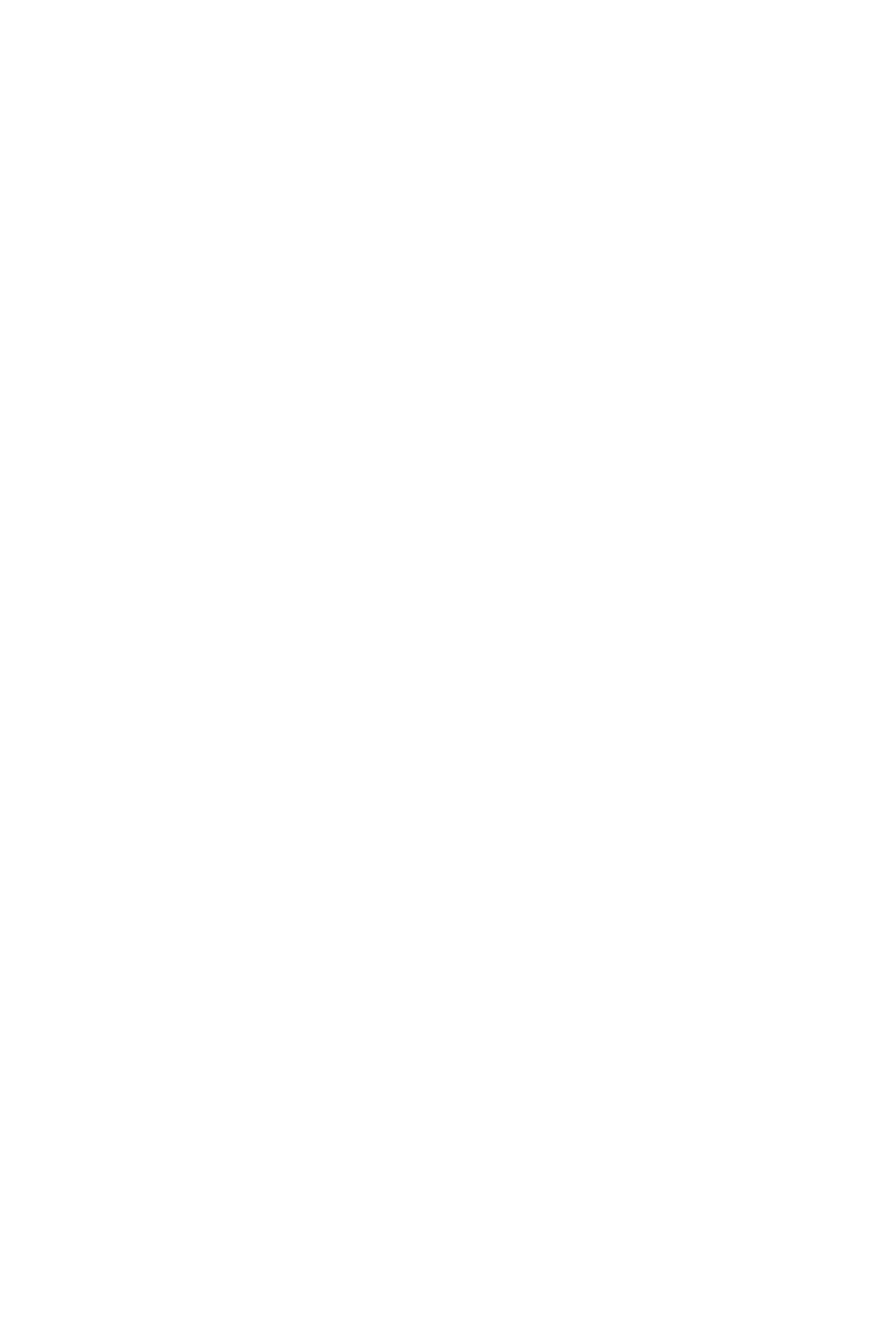### **THE MARTYR'S OATH**

<span id="page-15-0"></span>**I AM A FOLLOWER OF JESUS.** I believe he lived and walked among us, was crucified for our sins, and was raised from the dead, according to the Scriptures. I believe he is the King of the earth, who will come back for his church.

As he has given his life for me, so I am willing to give my life for him. I will use every breath I possess to boldly proclaim his gospel. Whether in abundance or need, in safety or peril, in peace or distress, I will not—I cannot—keep quiet. His unfailing love is better than life, and his grace compels me to speak his name even if his name costs me everything. Even in the face of death, I will not deny him. And should shadow and darkness encroach upon me, I will not fear, for I know he is always with me.

Though persecution may come, I know my battle is not against flesh but against the forces of evil. I will not hate those whom God has called me to love. Therefore, I will forgive when ridiculed, show mercy when struck, and love when hated. I will clothe myself with meekness and kindness so those around me may see the face of Jesus reflected in me, especially if they abuse me.

I have taken up my cross; I have laid everything else down. I know my faith could cost me my life, but I will follow and love Jesus until the end, whenever and however that end may come. Should I die for Jesus, I confess that my death is not to achieve salvation but in gratitude for the grace I've already received. I will not die to earn my reward in heaven, but because Jesus has already given me the ultimate reward in the forgiveness of my sins and the salvation of my soul.

For me to live is Christ; for me to die is gain.

*In Jesus' name, Amen.*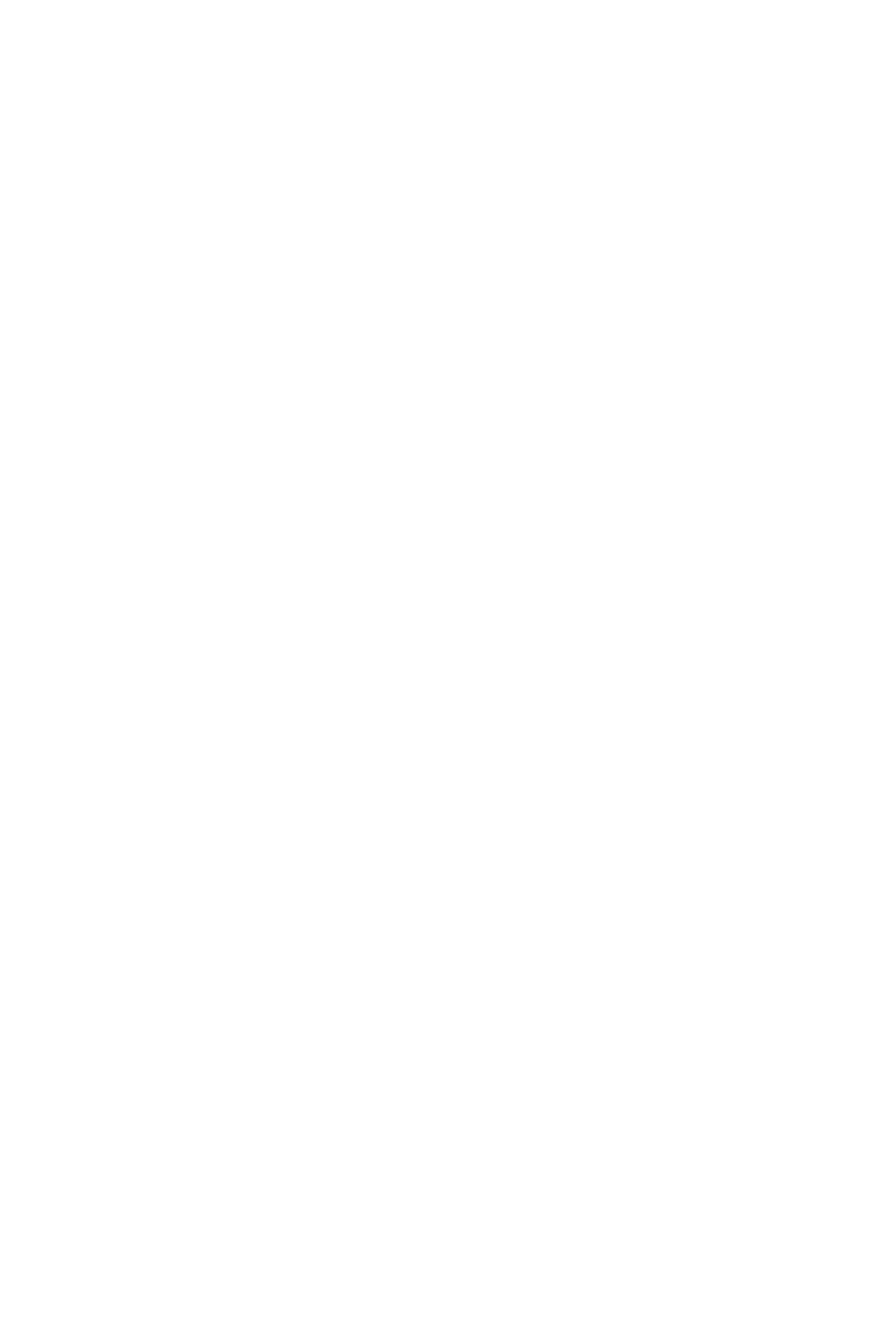#### **CHAPTER 1**

## <span id="page-17-0"></span>I AM A FOLLOWER OF JESUS

*We are hard-pressed on every side, yet not crushed; we are perplexed, but not in despair; persecuted, but not forsaken; struck down, but not destroyed.* 2 Corinthians 4:8-9, nkjv

**MORE CHRISTIANS WERE MARTYRED** for their faith in the twentieth century than in all previous centuries combined.1

Some people are fond of saying that the persecution Christians are now facing is just history repeating itself. They suggest it's the same as it has ever been, but that is not the case. Persecution against Christians has dramatically escalated, and the scale of the brutality has worsened.

Open Doors International, an organization that ranks levels of persecution around the world, has noted that, conservatively, more than 7,100 Christians were killed for their faith in 2015. That's nearly double the number killed in 2014 and more than triple the number killed in 2013.<sup>2</sup> The actual number is probably much higher. Statistics are hard to come by in countries that behead, burn alive, and enslave people.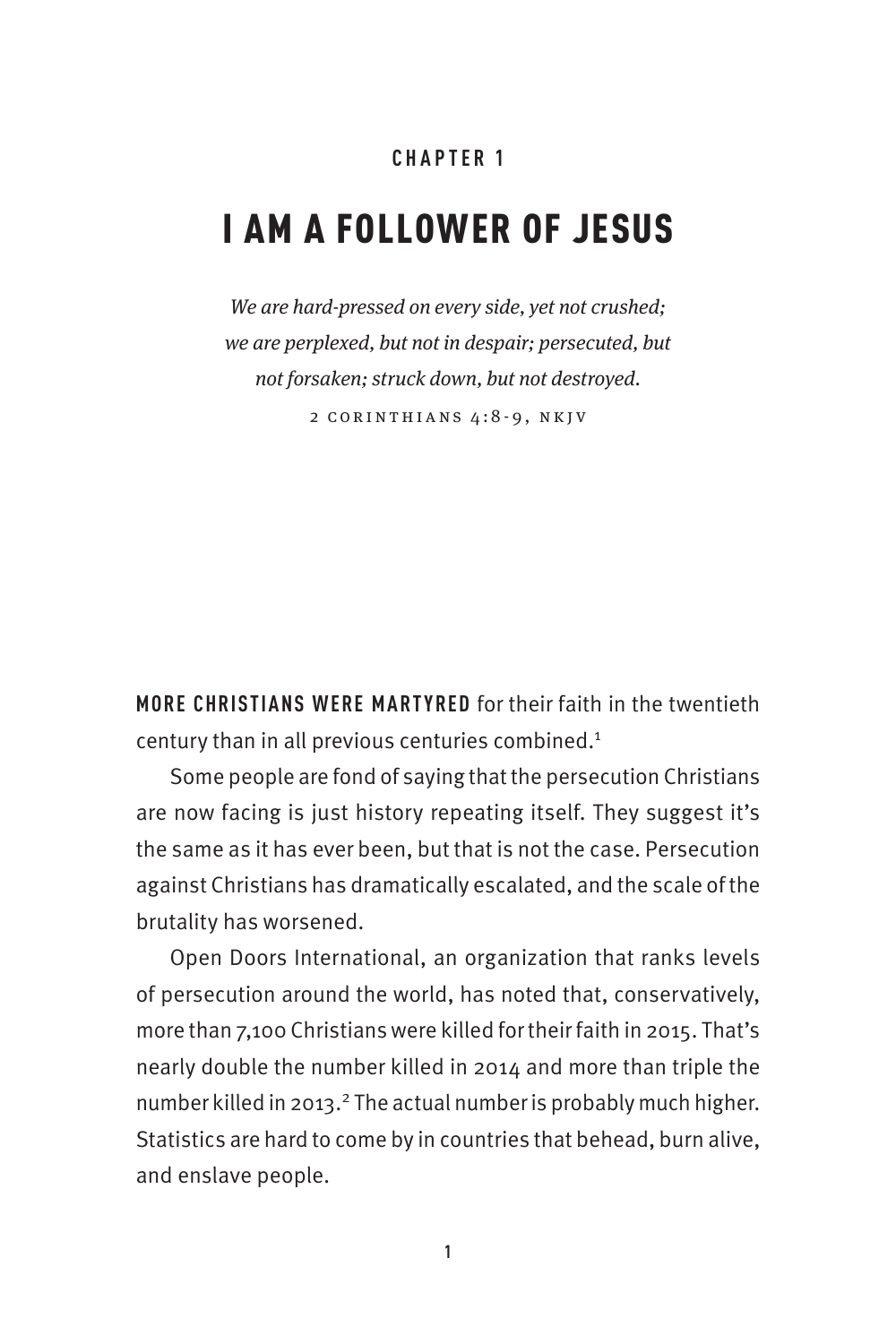#### 2 || **THE MARTYR 'S OATH**

It's as if Satan himself is playing for keeps, employing astonishing efforts to wipe the followers of Jesus from the face of the earth—to finish us off and to do it with all the spectacle he possibly can. Yet Christianity is now the largest religion in the world, with more than two billion believers worldwide.<sup>3</sup>

What is it about Christianity that has caused so much hate to be unleashed against it?

It comes down to what we believe, which I've summarized in the Martyr's Oath:

I am a follower of Jesus. I believe he lived and walked among us, was crucified for our sins, and was raised from the dead, according to the Scriptures. I believe he is the King of the earth, who will come back for his church.

In his day, the apostle Paul wrote that "the message of the cross is foolishness to those who are perishing" (1 Corinthians 1:18). And we see that same opinion shared today, especially as Christian faith is pushed out of the public arena in secular states. But in some parts of the world, believing in Christ is seen as worse than foolishness. It's viewed as a threat, and it comes with a death sentence.

Under Communist regimes, where the state demands full and unquestioning loyalty, Christians' beliefs that Jesus is Lord and that our citizenship is in heaven are viewed as seditious. And in the Islamic world, believing that Jesus is the only way to God the Father is viewed as blasphemy.

As we consider at the outset of the book what it means to be followers of Jesus, I want you to read these stories from Christians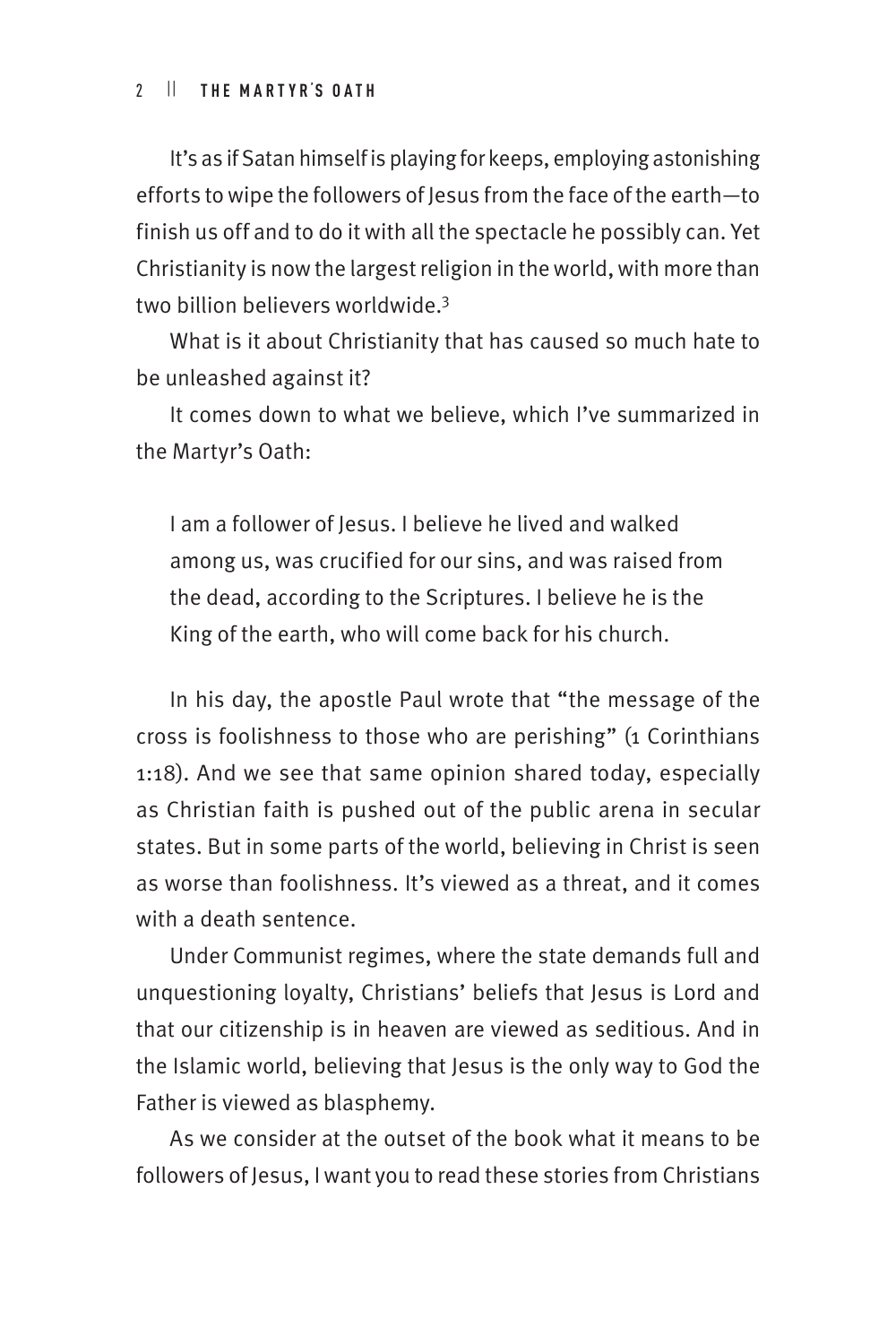in Nigeria, in their own words. In Nigeria, simply following Jesus has cost some faithful believers nearly everything.

#### DORIS, UCHE, AND GABRIEL || Nigeria

*Christmas Eve 2010 in Jos, Nigeria: the streets are buzzing with lastminute shoppers in a crowded suburb. Doris, a widow of just one year, browses the shops. The mother of five needs just one more item to start her cooking.*

*Middle-aged Uche, sporting short-cr opped hair and a mustache, is walking from work to the market to buy supplies for his family's Christmas celebration.*

*Gabriel is a father of two, with a slender build and wearing a thin, short-sleeved white oxford shirt with no pocket. He tends his mother's fabric shop and notices something is off. He has come to this part of town just to help her after taking time off from his own work. While busying himself, he sees a few men drop off a package at the shop. He thinks it's strange, but like other shop owners and shoppers, he doesn't do anything about it—it's Christmas Eve, and everyone just wants to get home to their families.*

*As the clock ticks toward 7:00 p.m., a series of blasts shakes the market. A transit bus bursts into flames, streaking the night sky with orange and red. Burning shops, homes, and automobiles add an eerie, dancing light. Building walls are sprayed with black film. The smell of chemicals, heat, and charred wood permeates the air. The streets are littered with food, clothes, and body parts.*

*Doris, Uche, and Gabriel are just a few of the hundreds who have faced constant hardships since the blasts. Yet they are lucky.*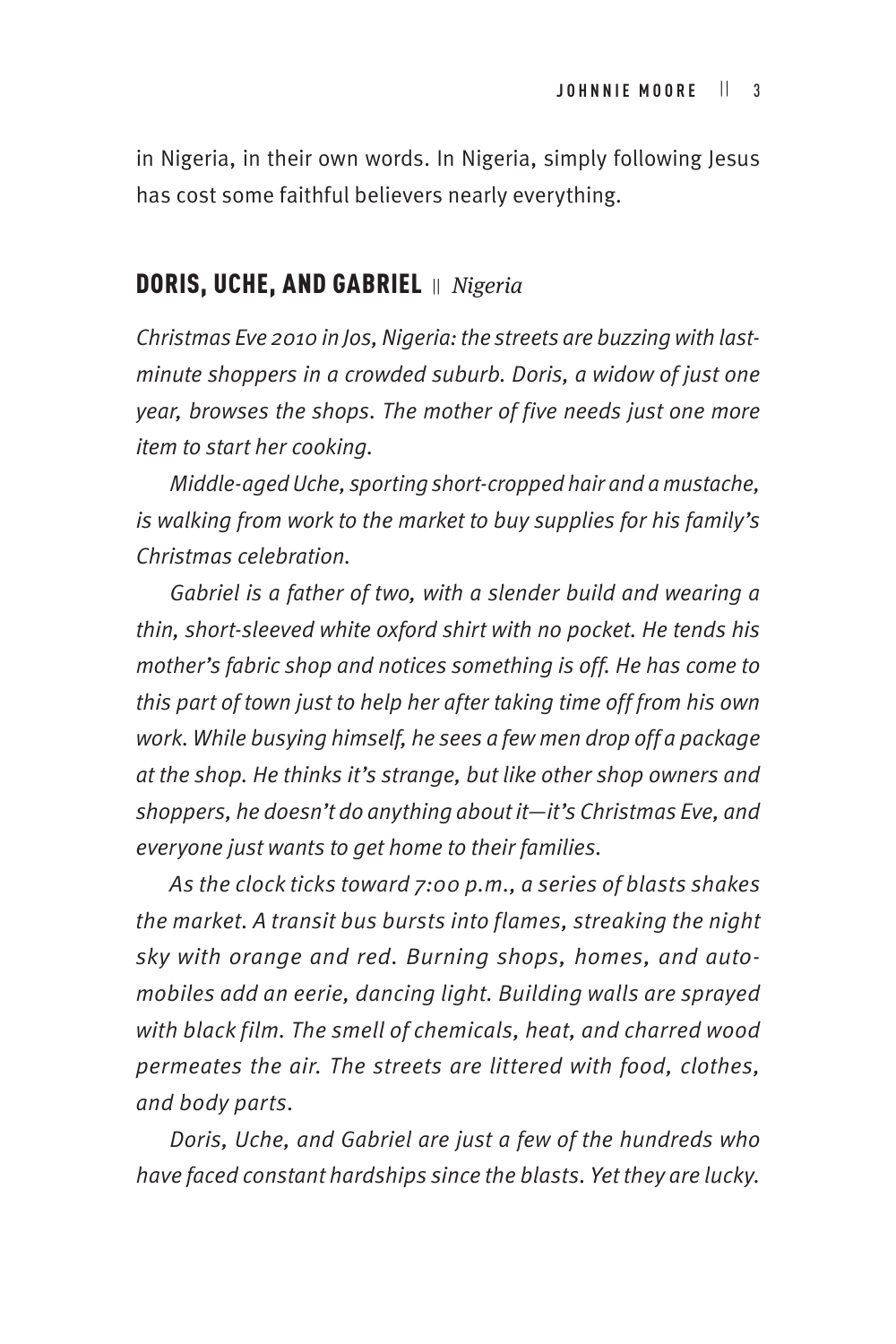#### 4 || **THE MARTYR 'S OATH**

*Nearby, two churches were attacked, and another bombing targeted a Christian area. In all, more than eighty funerals were held in the few days following the attack.*

*Yet the church remains, and the survivors choose to remain. They continue to speak Jesus' name and to tell of his grace with boldness. Silence would mean security. Fleeing would mean safety. But it isn't about security and safety to them. It's about the privilege to be the light of Jesus in the very darkest places.*



## **DORIS**

 $\blacksquare$  I was in the market, and I was on my way back when a bomb went off near a bridge. I had stopped to buy spices so I could cook. The bomb went off, and I was lifted off the ground. When I fell down, I tried to stand up. But I fell down again, and I realized my leg had been blown off.

After the accident, I was taken to the hospital, and my leg had to be amputated. Now I walk slowly. I fall down. I don't even know who paid for my medical bills. It might have been the government, but I don't know for sure.

My church has been helpful. I have five children, and they support me as well. I live with my daughter and her husband. I am following the Lord strongly because he spared me. Many died that day, so I have a lot that I owe him. I always thank him. Since he spared me, it means he wants me to carry on his work.  $\Box$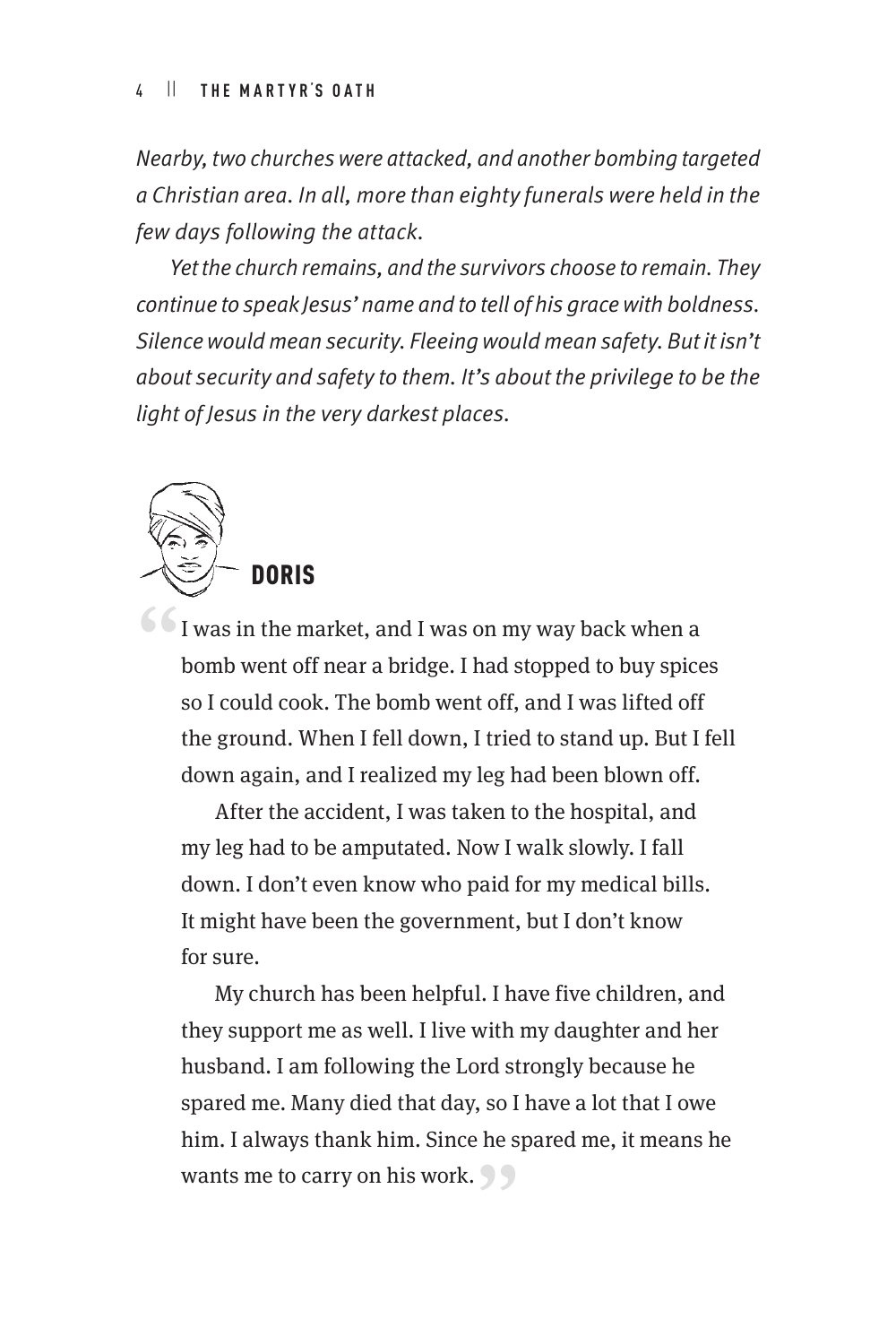

 $\degree$  God has blessed me with three children. I am a metalworker, and on Christmas Eve, I got off work early for the celebration. I went to the market very close to where I live to buy things for our Christmas celebration. I heard the sound of a bomb nearby, and when it went off, I lost both of my legs.

They took me to the hospital, and from there I spent months in the hospital. My colleagues helped pay my medical bills. I finished the treatments and then went back home with two artificial legs. I still have expensive medicines I have to buy. My wife would not stay. She left me and the children.

I can't go back to my job, so it is hard to pay school fees for my children. We struggle to pay for where we live, but we cannot afford to move. Life isn't easy for our family.

From the beginning, I gave my life to God. I know he will never leave me. Whatever the reason for why this happened to me, I know he will meet my needs."

# GABRIEL

I am a worker and have two children. My mom has her own fabric shop in a market.

On Christmas Eve, I took off work to help her at her shop because she had lots of customers coming. I noticed Muslims came and left something nearby. But I didn't pay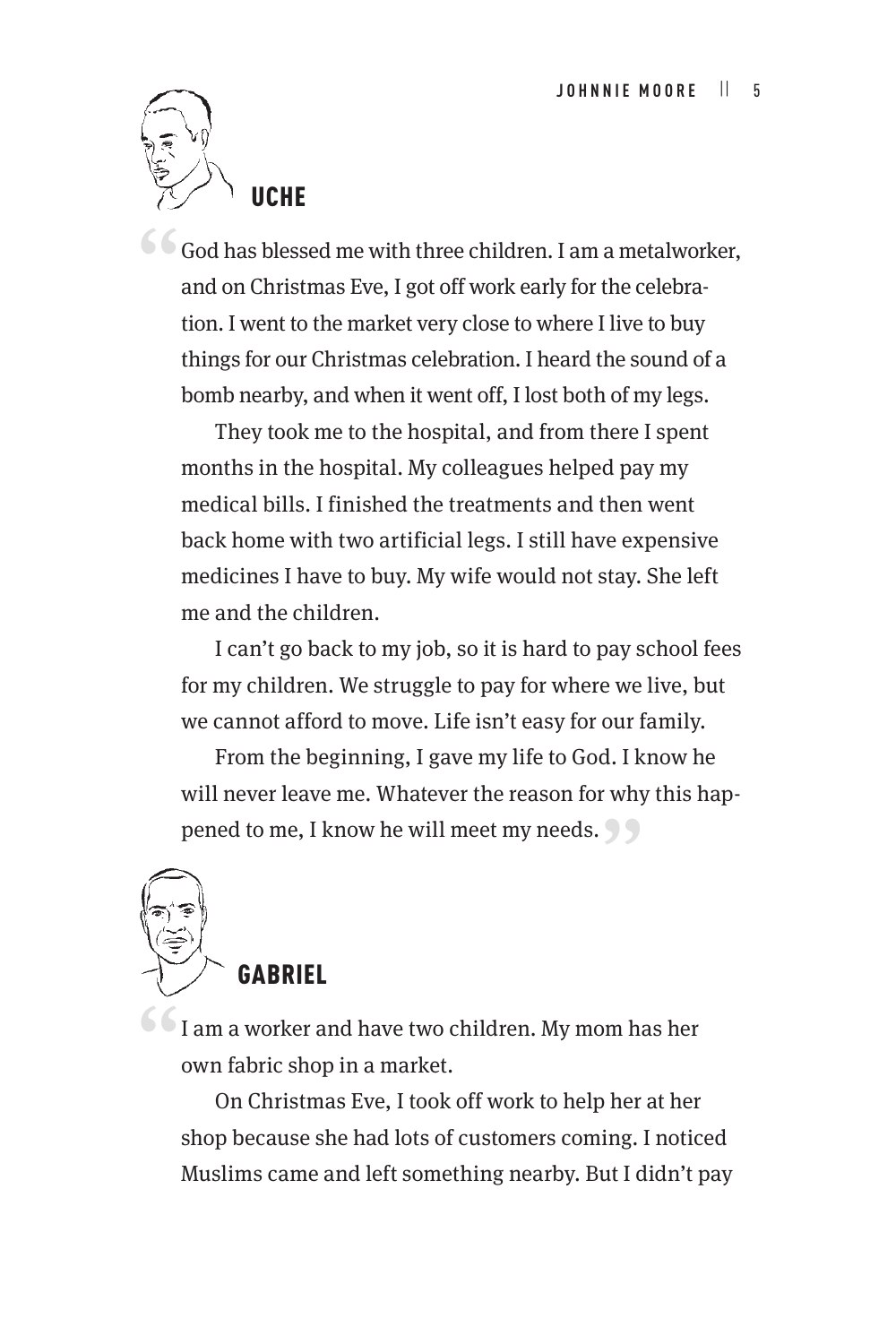#### 6 || **THE MARTYR 'S OATH**

attention, because I was busy. Around 7:00 p.m., the bomb blew up in the shop.

It killed many people. That's how I got this injury on my leg. I was rushed to a nearby hospital, where they started treatment. There were not enough doctors to treat me. I had my leg amputated and now have an artificial limb.

Now, I've been buying medicine day in and day out. I cannot work at my old job. My mother is aging. Her business has collapsed. She is depressed. I can't work enough, and I can't care for her. My children are still small. They look up to me. But I cannot even pick them up because I can't lift heavy things now. My injuries handicap me.

My mother depends on me. She needs me to help care for her financially. But I depend on others to give me simple jobs. I have to care for my wife and children, too, so I need consistent work.

I'm telling you, this is real life for us. It's only through the help of God that we have survived.

We all believe in Christ. He is our personal Lord and Savior, and with him all things are possible. He is our source. Man cannot give you these things, so I stand strongly in my faith. Without him we can do nothing.  $\Box$ 



HANNAH || Nigeria

*Sixteen-year-old Abigail was asleep in her school's dormitory during finals week. Only one assignment stood between her and the*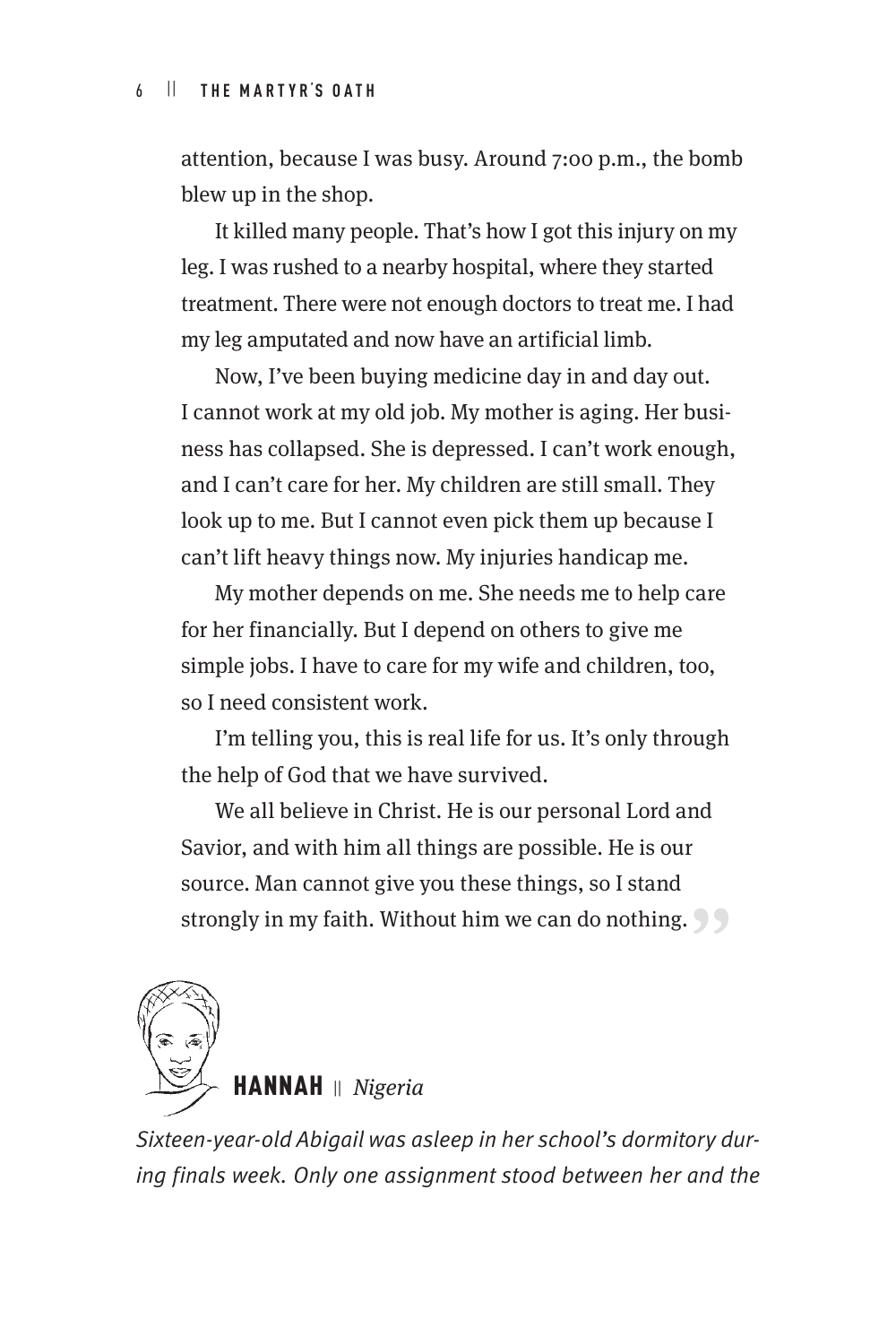*close of the school year. She would soon be home and enjoying the life of a teenage girl.*

*As she slept, Abigail didn't know of the phone calls coming to her area from neighboring villages, warning that the terrorist group Boko Haram was on the way. She didn't know of the failed attempts to get more security to her school. She probably didn't even know that Boko Haram had threatened to burn schools and kidnap children. All she knew was that she was surrounded by her friends and classmates, her parents lived nearby, security forces were outside her dorm, and she had just one more assignment to finish.*

*Today, Abigail has been featured in a Boko Haram video released to prove that the 276 schoolgirls kidnapped on the night of April 14, 2014, are still alive. Obviously under duress, she states in her native Hausa language, "Our parents should take heart. Talk to the government so that we can be allowed to go home. Please come to our rescue. The aircraft have come and killed many of us. We are really suffering here. There is no food to eat, no good water to drink."*

*A terrorist then takes to the screen to repeat their same demands, that the government release imprisoned Boko Haram fighters. "Or we will never release these girls."* 

*Reports of the kidnapped girls electrified the media within thirty- six hours of the assault on their school. The kidnapping arrested the attention of the entire world, with millions tweeting #BringBackOurGirls. Even former US First Lady Michelle Obama joined in the social-media advocacy. Yet all civilian and government efforts couldn't convince Boko Haram of the evil they'd done. They kept the girls, forcibly converted them to Islam, and made some of them sexual slaves and others soldiers.*

*Today, a "BBOG" Facebook page features scores of likes.4 An*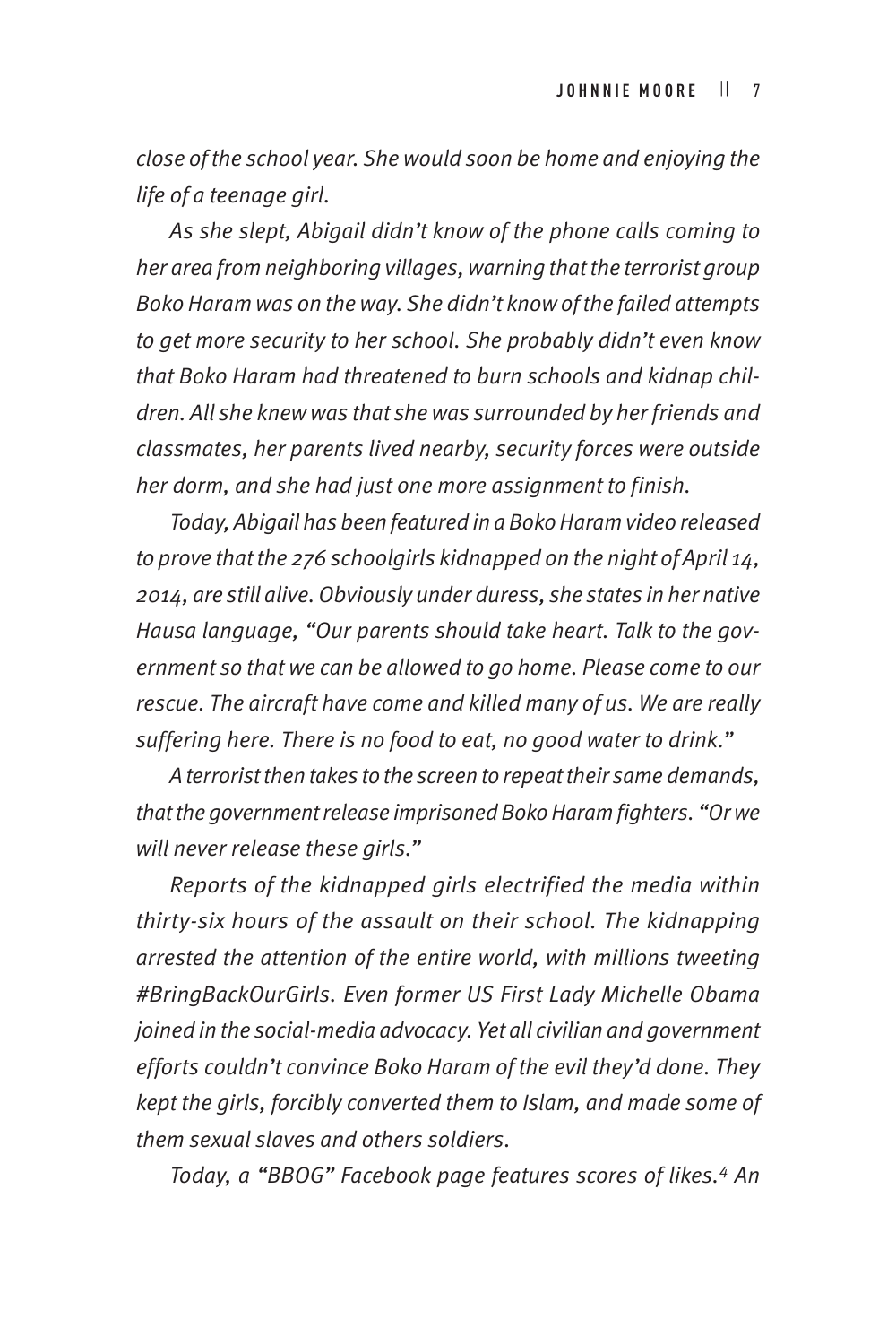#### 8 || **THE MARTYR 'S OATH**

*outspoken BBOG activist group helped elect a new Nigerian president whose campaign promises included finding the girls. With that hope dashed, the BBOG campaign continues staging protests and rallies to keep the vanished girls before the eyes of the world.*

*Hannah, Abigail's mother, has been in the news herself, criticizing the government for not rescuing the girls and blaming it on the fact that her village is poor.*

*Around 135 of the original girls have now escaped or been released. But not Abigail. She's still lost.*

*Hannah wears a head wrapper made of a bright geometric print that matches her dress. She holds her head upright and speaks in declarative statements tinged with defiance. She talks freely until she comes to the end of her story. Then she speaks wistfully, with long pauses. And then she weeps. She just weeps. She is grateful to God for the four children she has, yet nothing takes the place of her baby.*

*She is spirited. She is passionate. She is a mother. She is determined. She is hopeful. She is angry.5*

 $\mathcal{C}\mathcal{C}$  It was an awful night, April 14, 2014. We had no information, no idea, no news, nothing. We just heard gunshots coming from the direction of her boarding school. *Lord, my daughter!* All my knowledge, my brain, my head, my strength, my energy went out to that school.

We had heard they planned to attack schools and kidnap kids. I called my sister. She didn't know anything. She said, "Just give up for the night." But I said, "I [am] going to the school for my baby!"

My husband stopped me. He said, "There is security in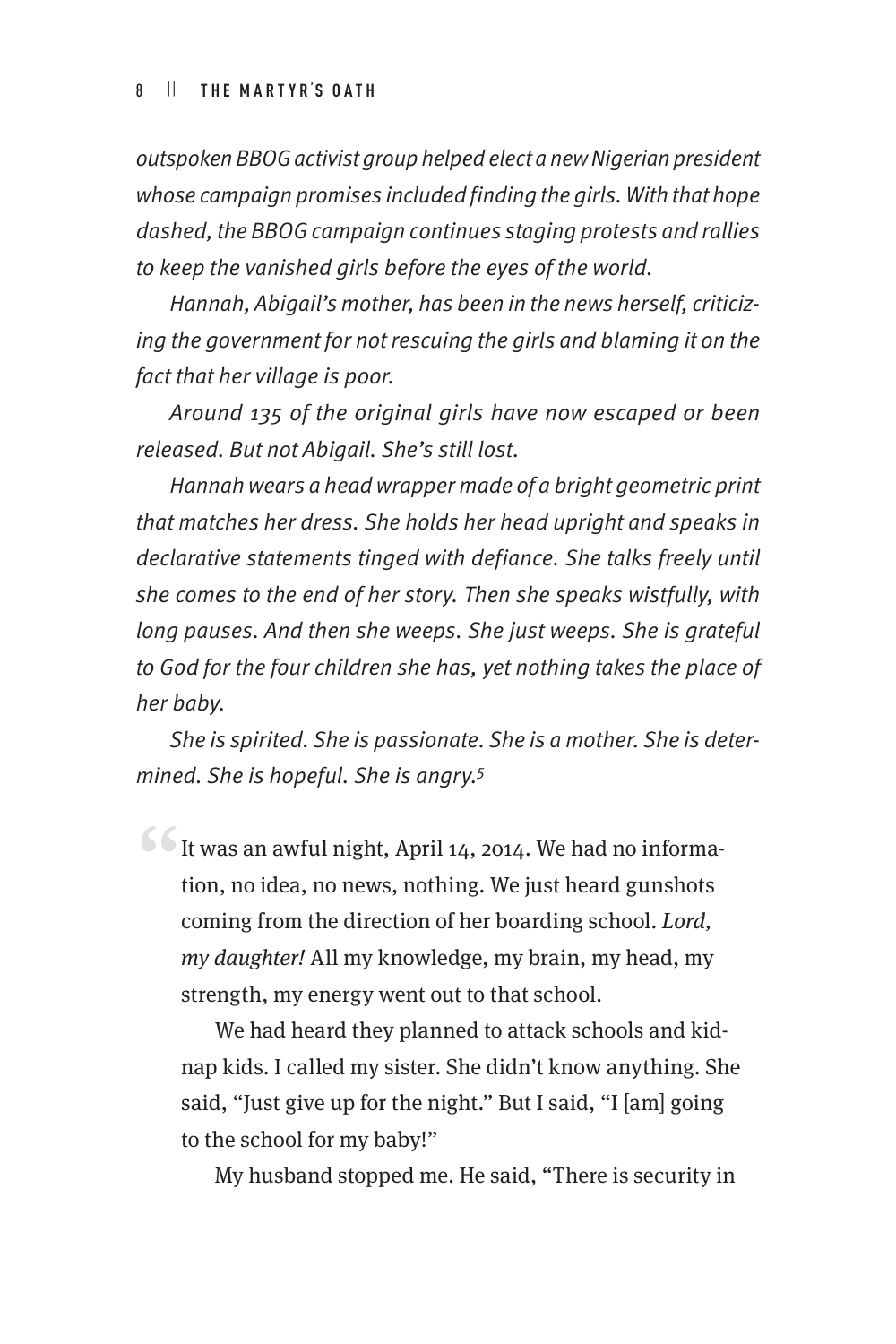the school." But I could hear the gunshots, so I planned to go fight. I grabbed some rocks because we have rocks everywhere.

It was the long, long night.

There were normally fourteen or fifteen security soldiers. But they could not win. We don't know what happened. But we heard Boko Haram from 11:00 p.m. until 4:00 in the morning—shooting, burning. At 4:00 a.m. it became quiet, so we rushed to the school. The girls were gone. We saw their uniforms, their dresses, everything scattered everywhere. We thought the girls had tried to escape or the security had rescued them or something of that nature. But the whole school was burned. They destroyed the roof. They burned out everything.

We met one girl, and I asked her, "Where are the girls?" She said, "I don't know." I kept crying, "Where is my baby?" I called her name, "Abigail!" The girl said, "Maybe she went home." She didn't know what happened. I screamed, "She is not at home!" Then I asked her more questions. The girl said that night she was not feeling well. She was sleeping in some other dormitory when the noise from Boko Haram woke her up as they burned the building. Before she came out, she realized the heat of the fire was too much, so she climbed out the window and onto a tree. She climbed down, then climbed over a fence and ran away. That's how she escaped.

We talked to her and then stayed at the school, hoping to see our girls. After an hour or two, some girls came walking toward the school. We rushed to them and said,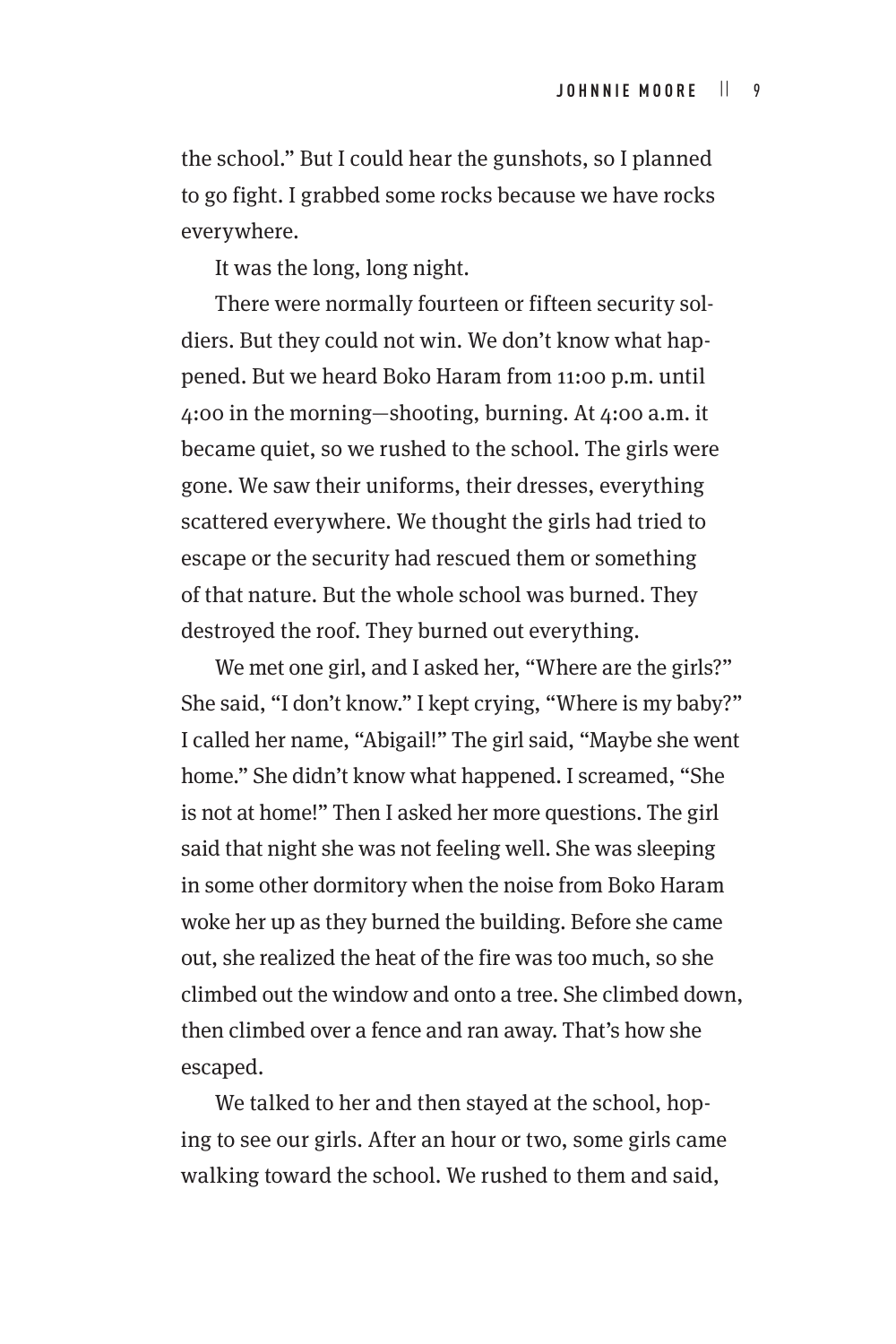"What's happened?" They said, "Boko Haram has kidnapped and packed up all of them."

"How did they pack them up?" I asked. They said, "In a truck." The escaped girls said they packed them in trucks and cars and carted them away.

It was a government-run "comprehensive boarding school," so the boys went in the morning for the lectures. In the evening, after closing hours, the boys would go home. But the girls stayed in the dormitory. So the boys were secured because they were home with their parents. But the girls . . . the girls . . . that happened to them!

I talked to many girls. Many girls. I tried to sort out where my baby was. I have a cousin who was with her, who escaped. She said Abigail was in the truck close to the driver. Abigail couldn't jump out. My cousin called to her that she was dropping out of the truck, but Abigail just couldn't make it. She couldn't escape.

Another girl, before she escaped the next day, said she saw my baby sleeping. Abigail was tired because as they were driving, their truck broke down. So they had to trek on foot to the Sambisa Forest. That's where they are to this day.

Now there is a negotiator with Boko Haram, and they got fifteen of the girls and interviewed them on December 25 last year. They still have hundreds of girls in captivity. The military is combing the forest, still looking for them. They say the place is too dangerous. They can't enter with firepower because that could harm the girls. Maybe Boko Haram will harm the girls. Maybe Boko Haram will use the girls as a human shield.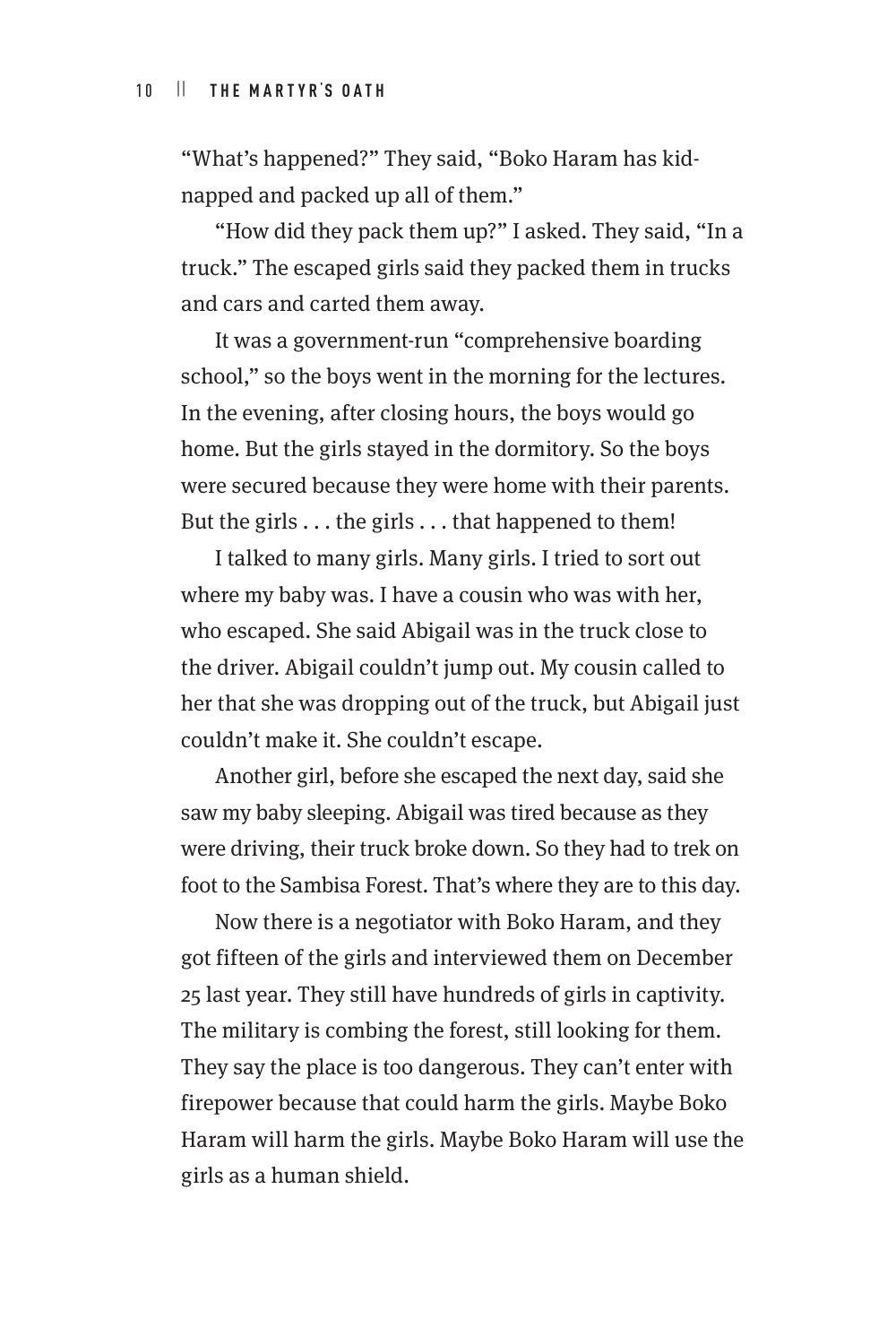My baby was not yet sixteen, but now she is eighteen. She was writing her final paper. I don't know where she might be. I am hoping that one day we will see them. Prayer is the only key to success. With God, it is possible. He is a great God. My baby  $\cdots$  .

Make no mistake. Both the Jos market bombing and Boko Haram's kidnapping of schoolgirls targeted the victims because of their Christianity. The extremists have gone from one Christian village to the next, terrorizing Nigeria's Christians. In one province alone, more than 70 percent of the churches have been destroyed.

Jesus tells his disciples, "If you do not carry your own cross and follow me, you cannot be my disciple. But don't begin until you count the cost" (Luke 14:27-28, NLT). For many Christians around the world, and for those who tell their stories here, they have counted the cost. Whatever they suffer, whether they give up their health, their livelihoods, or even their lives, they recognize that Jesus is greater than it all.

I wonder how many of us in the United States have counted the cost of following Jesus—I mean *really* counted the cost. For some of us, we may think we have. We just don't think we need Jesus very much. Jesus is the ultimate "value add" to whatever version of the good life we've fashioned, the capstone to a life well lived. He gives unilateral approval to our decisions and may get us out of a jam now and then, but he doesn't require much from us. We don't demand much of him, so he can't demand much of us.

I want to draw your attention to Gabriel's brave words: "We